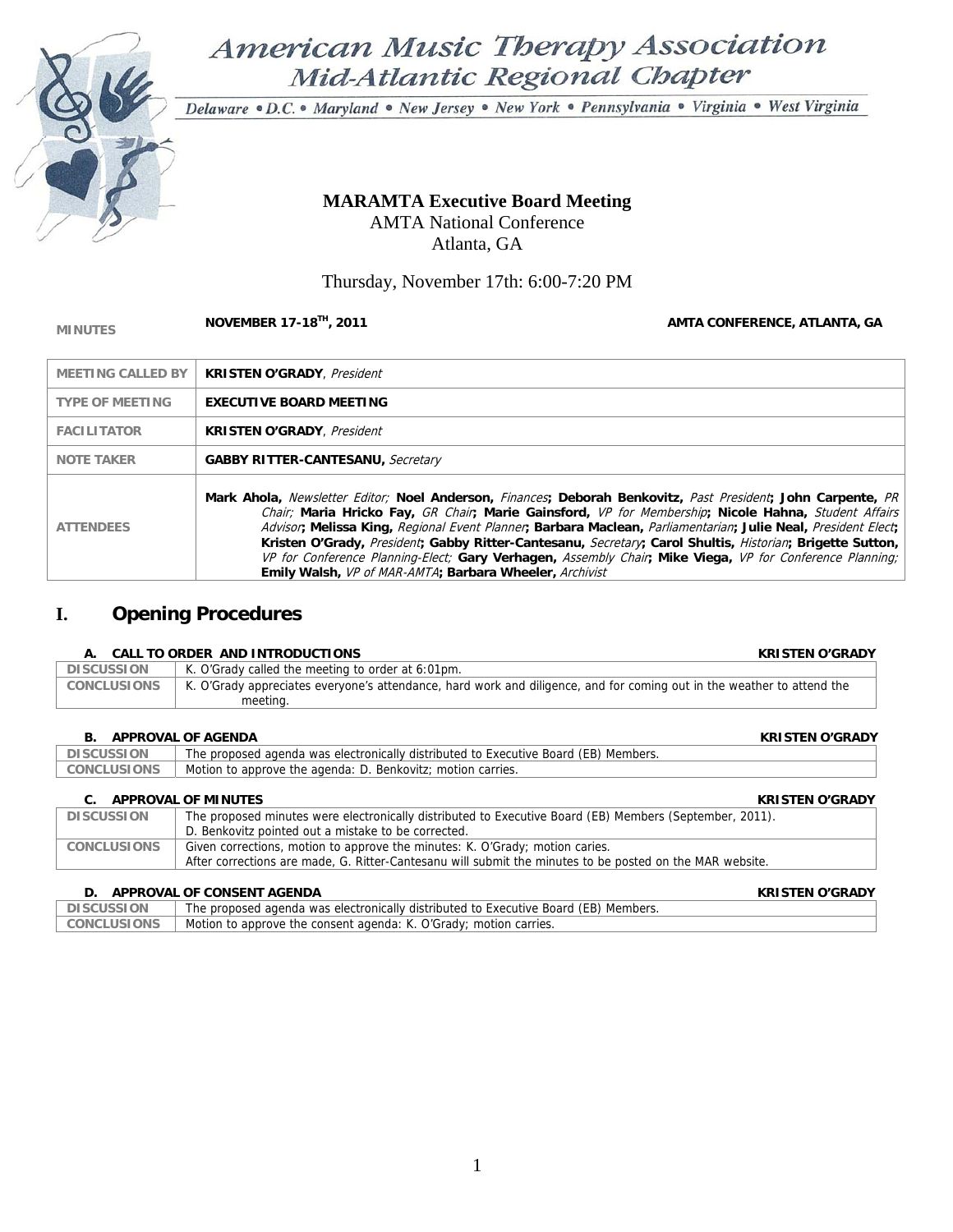# **II. Officer Report's**

| <b>PRESIDENT</b>    |                                                                                                                                                                                                                                                                                                                                                                                                                                                                                                                                                                                                                                                                                                                                                                                                         | <b>KRISTEN O'GRADY</b> |  |
|---------------------|---------------------------------------------------------------------------------------------------------------------------------------------------------------------------------------------------------------------------------------------------------------------------------------------------------------------------------------------------------------------------------------------------------------------------------------------------------------------------------------------------------------------------------------------------------------------------------------------------------------------------------------------------------------------------------------------------------------------------------------------------------------------------------------------------------|------------------------|--|
| <b>DISCUSSION</b>   | Welcoming remarks by K. O'Grady                                                                                                                                                                                                                                                                                                                                                                                                                                                                                                                                                                                                                                                                                                                                                                         |                        |  |
|                     | Awards committee (included in Board Book, pg. 8 of this document)<br>А.<br>K. O'Grady was tasked by the board to form an Ad Hoc Committee to examine the way and why we give<br>a <sub>z</sub><br>out awards at conferences, etc.<br>i. K. O'Grady is charged by the board to, with the committee, establish guidelines, types of awards,<br>etc. K. O'Grady will ask for members at the General Membership meeting.                                                                                                                                                                                                                                                                                                                                                                                    |                        |  |
|                     | David's Fund<br><b>B.</b><br>The John and Lucy Ott donation of \$2,000 is to be given for conferences, not board meetings as previously<br>a.<br>believed, but it does appear to be an ongoing donation. K. O'Grady is interested in ideas for using these<br>funds. Ideas from the Board: Support students to attend conferences, pre conference institute (paying<br>presenters, etc., compensation for pre-conference institute presenters or events and have the donors'<br>names included: "The Ott preconference institute"), sponsoring somebody who would be a part of the<br>conference who would need to be paid or speaker's fees, paying for students to attend advocacy meetings.<br>Whatever the money is used for, the Board feels we should recognize the Ott's for their contribution. |                        |  |
|                     | Underserved Areas of the Region:<br>C.<br>K. O'Grady is tasked by AMTA to develop a list of educationally underserved portions of the region (areas of<br>a.<br>the state with no MT programs) with the thought that ultimately approaching schools in these areas and<br>developing a program. This is currently at an information gathering stage and the next step is unclear. If<br>you know of Colleges/Universities in an underserved area, please forward these to K. O'Grady.                                                                                                                                                                                                                                                                                                                   |                        |  |
| <b>CONCLUSIONS</b>  | Members will be sought out to be in the Ad Hoc Committee for Awards.<br>Please forward Universities/Colleges in educationally underserved areas to K. O'Grady.                                                                                                                                                                                                                                                                                                                                                                                                                                                                                                                                                                                                                                          |                        |  |
| <b>ACTION ITEMS</b> | <b>DEADLINE</b><br><b>PERSON RESPONSIBLE</b>                                                                                                                                                                                                                                                                                                                                                                                                                                                                                                                                                                                                                                                                                                                                                            |                        |  |
| etc.                | Ad Hoc Committee for Awards to address quidelines, types of awards,<br>K. O'Grady                                                                                                                                                                                                                                                                                                                                                                                                                                                                                                                                                                                                                                                                                                                       |                        |  |

## **B.** PAST PRESIDENT DEBBIE BENKOVITZ

| <b>DISCUSSION</b>   | Report in Board Book (page 7 of this document)                                                                                                                                                                                                                                                                                                                                                                                                                                                                                                                                                                                                                                                                                                                                                                                                                                                                                                                                                                                                                                                                                                                                                             |                                                                       |                         |  |  |
|---------------------|------------------------------------------------------------------------------------------------------------------------------------------------------------------------------------------------------------------------------------------------------------------------------------------------------------------------------------------------------------------------------------------------------------------------------------------------------------------------------------------------------------------------------------------------------------------------------------------------------------------------------------------------------------------------------------------------------------------------------------------------------------------------------------------------------------------------------------------------------------------------------------------------------------------------------------------------------------------------------------------------------------------------------------------------------------------------------------------------------------------------------------------------------------------------------------------------------------|-----------------------------------------------------------------------|-------------------------|--|--|
|                     | D. Benkovitz would like to thank M. Ahola, M. Phillips and the National Office for assisting her with investigating electronic<br>А.<br>voting.                                                                                                                                                                                                                                                                                                                                                                                                                                                                                                                                                                                                                                                                                                                                                                                                                                                                                                                                                                                                                                                            |                                                                       |                         |  |  |
|                     | It does appear we will be able to use Constant Contact. At the General Membership Meetiing, D. Benkovitz<br>a.<br>wants to advise members that the Board is considering electronic voting. We will not be voting on changing<br>the bylaws until March, but we should get membership feedback. For voting, we will need to know which<br>members are paid members at the time of balleting so we should urge members to keep their contact<br>information updated with AMTA. Will be able to offer paper ballets, but we may lose some anonymity if<br>only a few paper ballets handed out. The rationale for electronic voting outweighs the loss of anonymity:<br>higher voter turnout and voters can get candidate bio when voting, etc.<br>Comments: It will be cheaper. It will require a change in bylaws so membership should know it's<br>coming and they can raise objections and questions.<br>Question: will a test run make people feel better about it? M. Ahold and D. Benkovitz will have to<br>figure that out. It is a good idea but they will have to see how do-able it is.<br>A trial run right before conference could include questions about conference, comments<br>$\mathbf{1}$ . |                                                                       |                         |  |  |
|                     | and things to do in the Baltimore area.<br>Anonymity: Constant Contact can guarantee anonymity and that members only vote once. M.<br>iii.                                                                                                                                                                                                                                                                                                                                                                                                                                                                                                                                                                                                                                                                                                                                                                                                                                                                                                                                                                                                                                                                 |                                                                       |                         |  |  |
|                     |                                                                                                                                                                                                                                                                                                                                                                                                                                                                                                                                                                                                                                                                                                                                                                                                                                                                                                                                                                                                                                                                                                                                                                                                            | Ahola: an anonymous way of voting can be created for paper balleting. |                         |  |  |
| <b>CONCLUSIONS</b>  |                                                                                                                                                                                                                                                                                                                                                                                                                                                                                                                                                                                                                                                                                                                                                                                                                                                                                                                                                                                                                                                                                                                                                                                                            |                                                                       |                         |  |  |
| <b>ACTION ITEMS</b> | <b>DEADLINE</b><br><b>PERSON RESPONSIBLE</b>                                                                                                                                                                                                                                                                                                                                                                                                                                                                                                                                                                                                                                                                                                                                                                                                                                                                                                                                                                                                                                                                                                                                                               |                                                                       |                         |  |  |
|                     | Electronic voting will be presented at the General Membership meeting.                                                                                                                                                                                                                                                                                                                                                                                                                                                                                                                                                                                                                                                                                                                                                                                                                                                                                                                                                                                                                                                                                                                                     | D. Benkovitz                                                          | Gen. Membership Meeting |  |  |
|                     | D. Benkovitz and M. Ahola will continue investigating electronic voting.                                                                                                                                                                                                                                                                                                                                                                                                                                                                                                                                                                                                                                                                                                                                                                                                                                                                                                                                                                                                                                                                                                                                   | D. Benkovitz and M. Ahola                                             | March                   |  |  |

## **A. ARCHIVIST BARB WHEELER**

| <b>DISCUSSION</b> | Report in Board Book (pages 12 and 13 of this document)                                                                                                                                                                                                                                                                                                                                                     |  |  |  |  |
|-------------------|-------------------------------------------------------------------------------------------------------------------------------------------------------------------------------------------------------------------------------------------------------------------------------------------------------------------------------------------------------------------------------------------------------------|--|--|--|--|
|                   | Update: Today B. Wheeler received the report from the student archivist from last year. She completed a number of things<br>Α.<br>B. Wheeler needs to read. Moving forward, at some point we will receive a time sheet and we will need to pay the student.<br>B. Wheeler doesn't want to request money now, but will in the future. Not comfortable asking for funds until the time sheet<br>is turned in. |  |  |  |  |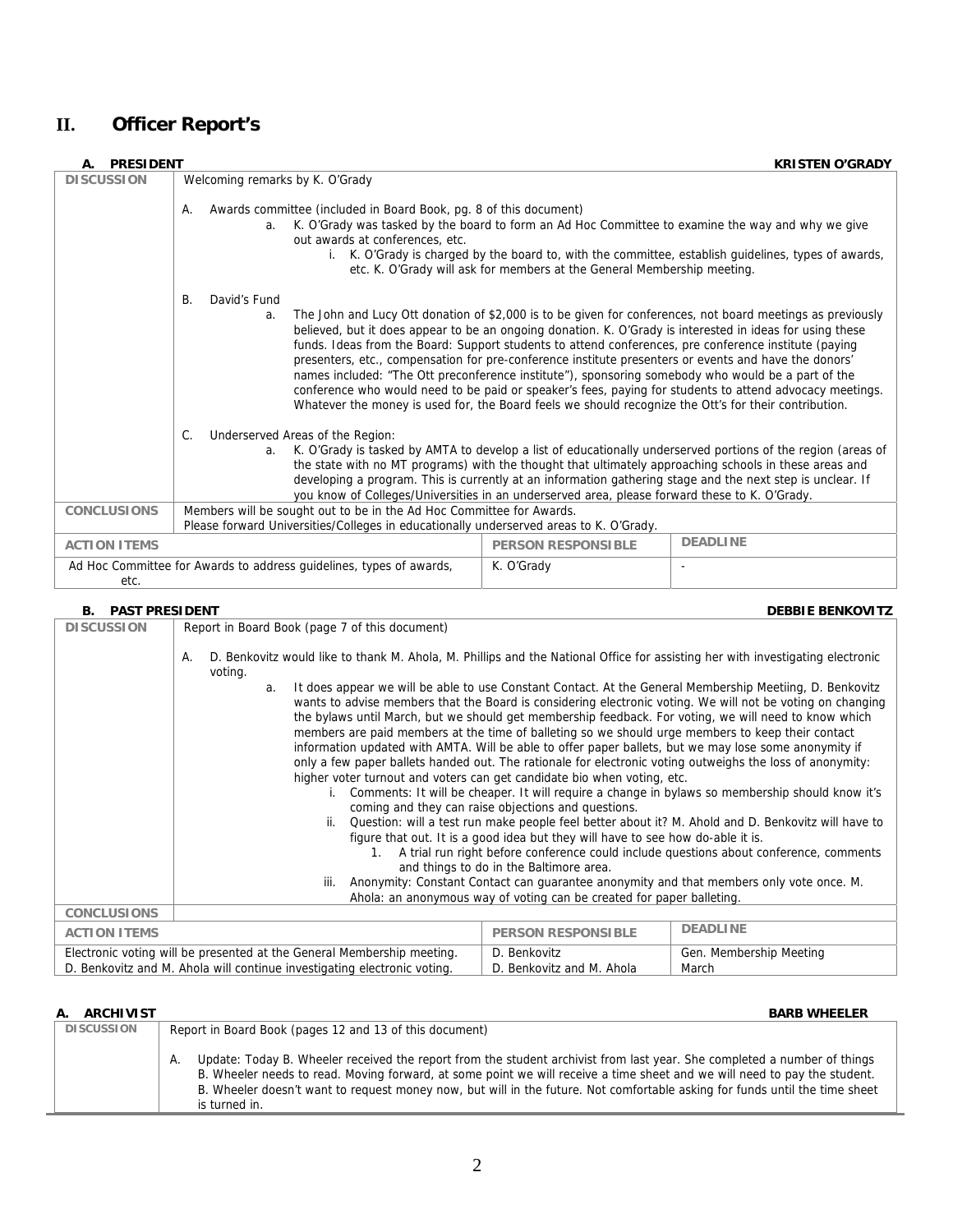| <b>CONCLUSIONS</b>                                        | B. Wheeler is waiting on time sheets from the student archivist.                                                             |                           |          |  |
|-----------------------------------------------------------|------------------------------------------------------------------------------------------------------------------------------|---------------------------|----------|--|
| <b>ACTION ITEMS</b>                                       |                                                                                                                              | <b>PERSON RESPONSIBLE</b> | DEADLINE |  |
| None identified.                                          |                                                                                                                              |                           |          |  |
| <b>VP OF MEMBERSHIP</b><br><b>MARIE-LOUISE LYON</b><br>В. |                                                                                                                              |                           |          |  |
| <b>DISCUSSION</b>                                         | Report included in board book (pages 9 and 10 of this document)                                                              |                           |          |  |
|                                                           | The numbers keep going up from the beginning of the year. The area is growing most in grad students-enormous growth in<br>А. |                           |          |  |

|                     | this area. K. O'Grady says this is a National trend. There is a slight decrease in professional growth, but this may be due to<br>members going to grad school.<br>In the consent agenda, we voted on making new member packets electronic.<br>C. K. O'Grady is working on a call a thon. |                    |                 |
|---------------------|-------------------------------------------------------------------------------------------------------------------------------------------------------------------------------------------------------------------------------------------------------------------------------------------|--------------------|-----------------|
| <b>CONCLUSIONS</b>  |                                                                                                                                                                                                                                                                                           |                    |                 |
| <b>ACTION ITEMS</b> |                                                                                                                                                                                                                                                                                           | PERSON RESPONSIBLE | <b>DEADLINE</b> |

None identified.

| C. VP OF CONFERENCE PLANNING |                                               |                                                                                                                                                                                                                                                                                                                                                                                                                                                                                                                                                                                                                                                                                                                                                                                                                                                                                                                                                                                                                                                                                                                                                                                                                                                         |                                                                                                                                                                                                                | MICHAEL VIEGA & MELISSA KING                                                                                                                                                                                                                                                                                                                                                                                                                                                                                                                                                                                                                                                                                                                                                                                                                                                                                                                                                                                                                                                                                                                                                                                                                                                      |
|------------------------------|-----------------------------------------------|---------------------------------------------------------------------------------------------------------------------------------------------------------------------------------------------------------------------------------------------------------------------------------------------------------------------------------------------------------------------------------------------------------------------------------------------------------------------------------------------------------------------------------------------------------------------------------------------------------------------------------------------------------------------------------------------------------------------------------------------------------------------------------------------------------------------------------------------------------------------------------------------------------------------------------------------------------------------------------------------------------------------------------------------------------------------------------------------------------------------------------------------------------------------------------------------------------------------------------------------------------|----------------------------------------------------------------------------------------------------------------------------------------------------------------------------------------------------------------|-----------------------------------------------------------------------------------------------------------------------------------------------------------------------------------------------------------------------------------------------------------------------------------------------------------------------------------------------------------------------------------------------------------------------------------------------------------------------------------------------------------------------------------------------------------------------------------------------------------------------------------------------------------------------------------------------------------------------------------------------------------------------------------------------------------------------------------------------------------------------------------------------------------------------------------------------------------------------------------------------------------------------------------------------------------------------------------------------------------------------------------------------------------------------------------------------------------------------------------------------------------------------------------|
| <b>DISCUSSION</b>            | А.<br>a.<br>b.<br><b>B.</b><br>b <sub>1</sub> | Conference Update:<br>Nothing much to report or bring to the board as far as action items to report. It's "grooving along" and the local<br>and regional committees are "in the groove". Entertainment is pinned down and will be eclectic and exciting.<br>Events to report: Research Committee has invited Christian Gold for the Research Track throughout conference.<br>invited for this. Call for papers is over-Invited roughly 10 people by MAR to speak. Slots for 50 sessions and<br>received 63 proposals. All have gone to the blind committee. The Email blasts and Facebook posts seemed to<br>help a lot in getting the word out.<br>than mid January.<br>explore B'more.<br>2013 Update: Melissa King<br>a. Polled as many hotels as possible in the Central PA area extending up to NE PA (Scranton, etc.), out of these the<br>of hotel is downtown, international airport, mall, busier area. Harrisburg less busy and would need to do some<br>driving. They are in the process of comparing them side-by-side to see which one will be better and best fit for<br>our event. Still in the works. Will keep us all posted.<br>How do we want to be presented as a region? What do we want to look like? Keeping hotel rates is also | ii. There was a nice hotel meeting a few weeks ago. There is plenty to eat in area and the light rail<br>station is directly in front of the hotel. East coasts largest laser tag arena next door. Hospitality | Plenary session is a celebration to honor Helen Bonny and her life and legacy in the region. Several speakers are<br>i. Registration, plenary program and updated websites for entertainment and all will go online no later<br>working hard for discounts and benefits for people to move down into Baltimore. After plenary, a town<br>hall meeting that AMTA wants to have regarding going to Master's. Degree will be held. They don't<br>want anything to coincide with that. Followed by business meetings, so there will be room to go and<br>ones that sent requests back were examined under the following criteria; meeting space, availability, as well as a<br>broad range of prices. M. Viega and M. King visited 4 of them: Lancaster, Hershey, outside Harrisburg and one in<br>Scranton. Narrowed this to a Sheraton in Harrisburg and one in Downtown Scranton. Working on contracts with<br>both of them because they want to see what they are willing to offer us. Both are still in works. The frontrunner<br>so far is Scranton because they are willing to give guest room rate at \$92 a night (not in writing yet) but benefits<br>important-moving up a little in hotel department-not having to settle for \$90 outside of a city, we can still thrive |
|                              | C.                                            | to present ourselves as a little bit more. We can go to hotels like Hilton Scranton/Harrisburg Sheraton, and say<br>to them all the reasons why we can guarantee them good business and get them to lower the room rates.<br>rate? M. King says this does make sense and since hotels talk it might help us advertise ourselves as good<br>business.                                                                                                                                                                                                                                                                                                                                                                                                                                                                                                                                                                                                                                                                                                                                                                                                                                                                                                    |                                                                                                                                                                                                                | Question: Does it make sense to start a relationship with a hotel chain? Then maybe that would help reduce the                                                                                                                                                                                                                                                                                                                                                                                                                                                                                                                                                                                                                                                                                                                                                                                                                                                                                                                                                                                                                                                                                                                                                                    |
| <b>CONCLUSIONS</b>           |                                               | Conference planning is going well.<br>Searching for hotels for 2013 is going well.                                                                                                                                                                                                                                                                                                                                                                                                                                                                                                                                                                                                                                                                                                                                                                                                                                                                                                                                                                                                                                                                                                                                                                      |                                                                                                                                                                                                                |                                                                                                                                                                                                                                                                                                                                                                                                                                                                                                                                                                                                                                                                                                                                                                                                                                                                                                                                                                                                                                                                                                                                                                                                                                                                                   |
| <b>ACTION ITEMS</b>          |                                               |                                                                                                                                                                                                                                                                                                                                                                                                                                                                                                                                                                                                                                                                                                                                                                                                                                                                                                                                                                                                                                                                                                                                                                                                                                                         | <b>PERSON RESPONSIBLE</b>                                                                                                                                                                                      | <b>DEADLINE</b>                                                                                                                                                                                                                                                                                                                                                                                                                                                                                                                                                                                                                                                                                                                                                                                                                                                                                                                                                                                                                                                                                                                                                                                                                                                                   |
| None                         |                                               |                                                                                                                                                                                                                                                                                                                                                                                                                                                                                                                                                                                                                                                                                                                                                                                                                                                                                                                                                                                                                                                                                                                                                                                                                                                         |                                                                                                                                                                                                                |                                                                                                                                                                                                                                                                                                                                                                                                                                                                                                                                                                                                                                                                                                                                                                                                                                                                                                                                                                                                                                                                                                                                                                                                                                                                                   |

## **D. FINANCE** NOEL ANDERSON

| <b>DISCUSSION</b> | A. | Student Archivist                                                                                                     |
|-------------------|----|-----------------------------------------------------------------------------------------------------------------------|
|                   |    | Approved in consent agenda to reimburse Student Archivist. Financial Advisor Committee to reallocate \$500 from<br>а. |
|                   |    | the General Reserve for this next semester Jan-May 2012 so there will be money there to pay her/him. Motion           |
|                   |    | carried.                                                                                                              |
|                   |    | <b>Financial Review</b>                                                                                               |
|                   |    | Reviewing the Operating Budget, Passages and Student Account from the past 2 years. Still at the accountant but<br>а. |
|                   |    | there's potential for review to exceed accountant budget. Move to reallocate \$1000 after conference from             |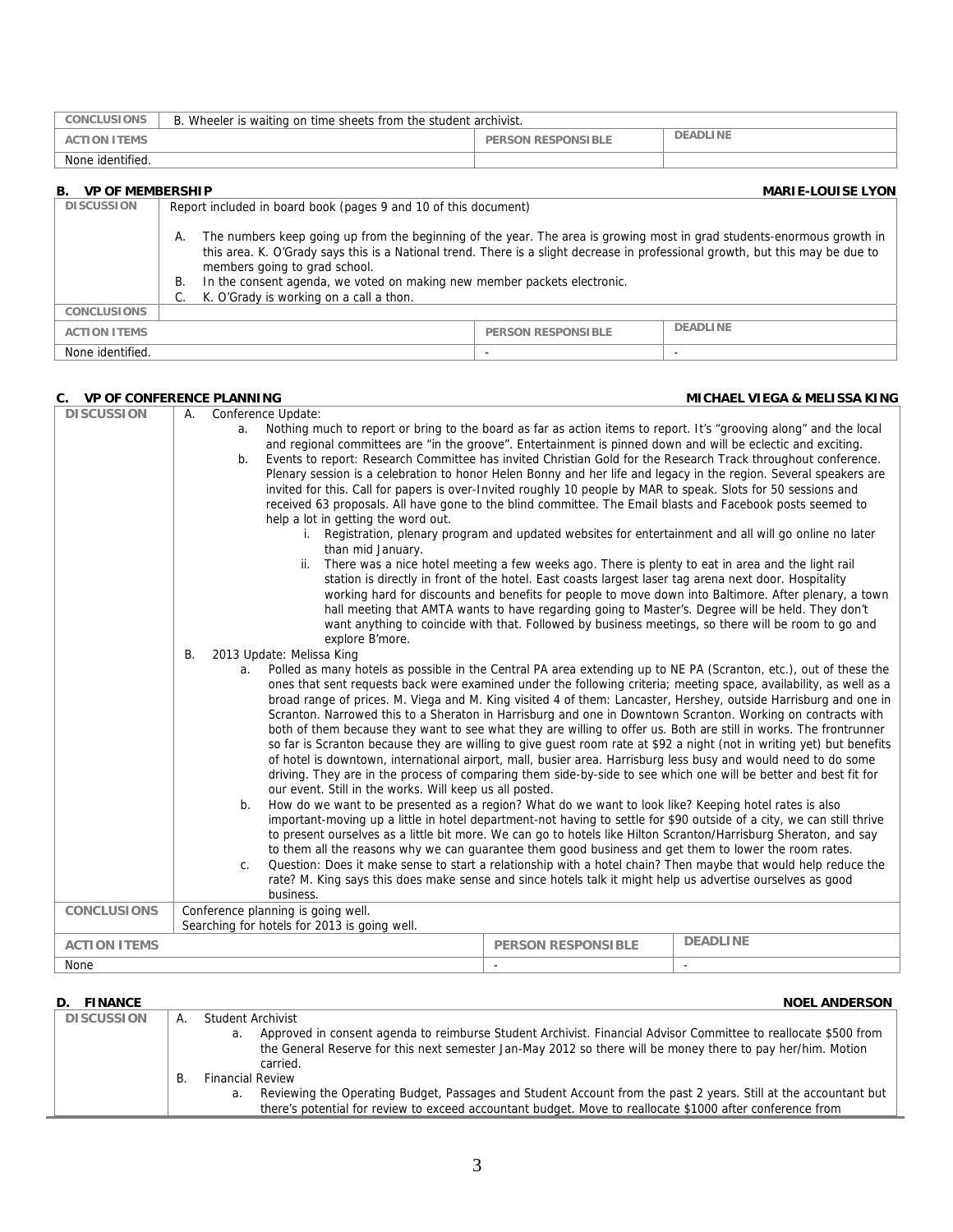|                     | National Conference Reimbursement line to pay Accountant (if there is \$1000 left after conference). If money is<br>not there, it will go back to committee for recommendation. Motion carried. |  |  |  |  |
|---------------------|-------------------------------------------------------------------------------------------------------------------------------------------------------------------------------------------------|--|--|--|--|
|                     | C.<br>Vanguard                                                                                                                                                                                  |  |  |  |  |
|                     | Online account so we can check our balance more frequently rather than only quarterly statements.<br>a.                                                                                         |  |  |  |  |
|                     | <b>Current Status of Budget</b><br>D.                                                                                                                                                           |  |  |  |  |
|                     | Balance of the Operating Budget: \$67,972.59<br>a.                                                                                                                                              |  |  |  |  |
|                     | Balance of the Vanguard Account: \$27,115.89<br>b.                                                                                                                                              |  |  |  |  |
|                     | Approved by the consent agenda: The Financial Advisory Committee (FAC) is asking for approval from the Board to<br>Е.                                                                           |  |  |  |  |
|                     | reimburse N. Hahna, Student Advisor, \$331 for Passages travel & hotel, with the understanding that the Passages                                                                                |  |  |  |  |
|                     | conference is part of her job requirement.                                                                                                                                                      |  |  |  |  |
|                     | The FAC recommends to the board that \$331 are reallocated from the EB meeting budget to the student advisor<br>a.                                                                              |  |  |  |  |
|                     | budget.                                                                                                                                                                                         |  |  |  |  |
| <b>CONCLUSIONS</b>  | Funds will be reallocated from the General Reserve to pay the student archivist. Motion carried.                                                                                                |  |  |  |  |
|                     | Funds will be reallocated from the National Conference Reimbursement line to pay the Accountant. Motion carried.                                                                                |  |  |  |  |
|                     | Funds will be reallocated from the EB meeting budget to the student advisor budget to reimburse N. Hahna. Motion carried.                                                                       |  |  |  |  |
| <b>ACTION ITEMS</b> | <b>DEADLINE</b><br><b>PERSON RESPONSIBLE</b>                                                                                                                                                    |  |  |  |  |
| None Identified.    |                                                                                                                                                                                                 |  |  |  |  |

#### **E.** GOVERNMENT RELATIONS CHAIR MARIA HRICKO FAY **MARIA HRICKO FAY**

| <b>DISCUSSION</b>                                                                                                                                                                                                                                                                                                                                                                                                                                                                                                                                                                                                                                                                                                                                                                                                                                                                                                                                                                                                                                   | Α. | Task forces: |                                                                                                                                                                                                   |                                                                   |                                                                                                                                                                                                                                          |
|-----------------------------------------------------------------------------------------------------------------------------------------------------------------------------------------------------------------------------------------------------------------------------------------------------------------------------------------------------------------------------------------------------------------------------------------------------------------------------------------------------------------------------------------------------------------------------------------------------------------------------------------------------------------------------------------------------------------------------------------------------------------------------------------------------------------------------------------------------------------------------------------------------------------------------------------------------------------------------------------------------------------------------------------------------|----|--------------|---------------------------------------------------------------------------------------------------------------------------------------------------------------------------------------------------|-------------------------------------------------------------------|------------------------------------------------------------------------------------------------------------------------------------------------------------------------------------------------------------------------------------------|
|                                                                                                                                                                                                                                                                                                                                                                                                                                                                                                                                                                                                                                                                                                                                                                                                                                                                                                                                                                                                                                                     |    | a.           | NY-mental health practitioners had a meeting and NY State Task Force went: this info was provided in a                                                                                            |                                                                   |                                                                                                                                                                                                                                          |
|                                                                                                                                                                                                                                                                                                                                                                                                                                                                                                                                                                                                                                                                                                                                                                                                                                                                                                                                                                                                                                                     |    |              | concurrent session at the ATL conference as well                                                                                                                                                  |                                                                   |                                                                                                                                                                                                                                          |
|                                                                                                                                                                                                                                                                                                                                                                                                                                                                                                                                                                                                                                                                                                                                                                                                                                                                                                                                                                                                                                                     |    |              | i. There are vacancies on mental health parishioners board and NYSTF is looking to nominate candidates                                                                                            |                                                                   |                                                                                                                                                                                                                                          |
|                                                                                                                                                                                                                                                                                                                                                                                                                                                                                                                                                                                                                                                                                                                                                                                                                                                                                                                                                                                                                                                     |    |              | for that                                                                                                                                                                                          |                                                                   |                                                                                                                                                                                                                                          |
|                                                                                                                                                                                                                                                                                                                                                                                                                                                                                                                                                                                                                                                                                                                                                                                                                                                                                                                                                                                                                                                     |    |              | Flooding conditions persist-if need a replacement document, the fee is suspended<br>$\mathbf{1}$ .<br>Concerns about creative arts therapy certificate<br>2.                                      |                                                                   |                                                                                                                                                                                                                                          |
|                                                                                                                                                                                                                                                                                                                                                                                                                                                                                                                                                                                                                                                                                                                                                                                                                                                                                                                                                                                                                                                     |    |              |                                                                                                                                                                                                   |                                                                   |                                                                                                                                                                                                                                          |
|                                                                                                                                                                                                                                                                                                                                                                                                                                                                                                                                                                                                                                                                                                                                                                                                                                                                                                                                                                                                                                                     |    |              | a.                                                                                                                                                                                                | State task force and state office looking into concerns with that |                                                                                                                                                                                                                                          |
|                                                                                                                                                                                                                                                                                                                                                                                                                                                                                                                                                                                                                                                                                                                                                                                                                                                                                                                                                                                                                                                     |    |              | b.                                                                                                                                                                                                |                                                                   | New school offers certificate in creative arts therapy (have tracks art therapy, music                                                                                                                                                   |
|                                                                                                                                                                                                                                                                                                                                                                                                                                                                                                                                                                                                                                                                                                                                                                                                                                                                                                                                                                                                                                                     |    |              |                                                                                                                                                                                                   |                                                                   | therapy, etc.). issues w/what students are qualified to do when they are finished.                                                                                                                                                       |
| NJ-on hold a little bit because the political climate there is difficult. Keeping tabs with Greg Perkins but putting it<br>b.<br>to rest a little bit. On the NJ association of MT's and was active in the task force. State regulation is on a<br>moratorium but there are MT's not being recognized by department of education and becoming difficult to work in<br>private and public school without alternate degree. From D. Benkovitz: Historically MAR/AMTA and CBMT spent<br>thousands of dollars trying to move towards some kind of certification and licensure in NJ and it was really<br>tedious and difficult. Ongoing and has been supported a long time.<br>Virginia: they created a survey and was going to send it out. In the process of getting lists so they can send it<br>$C_{\cdot}$<br>out. Survey about general information to get a feel of current issues in Virginia and get contact information. Basic<br>information gathering survey. And to see interest in main state issues. Lets them know which direction to go |    |              |                                                                                                                                                                                                   |                                                                   |                                                                                                                                                                                                                                          |
|                                                                                                                                                                                                                                                                                                                                                                                                                                                                                                                                                                                                                                                                                                                                                                                                                                                                                                                                                                                                                                                     |    |              | licensure, recognition, etc.                                                                                                                                                                      |                                                                   |                                                                                                                                                                                                                                          |
|                                                                                                                                                                                                                                                                                                                                                                                                                                                                                                                                                                                                                                                                                                                                                                                                                                                                                                                                                                                                                                                     |    | d.           | survey a few years ago, want to do that again get current info. Revisiting research in various agencies to see<br>as that voting member. Looking for eastern side of state but will take anybody. |                                                                   | PA: created a fact sheet that gives MT's a comparison of certification versus licensure in PA. Originally sent out a<br>where MT is listed and not listed as a service. Looking for another voting member. Sister Mariam Pfifer may join |
| <b>CONCLUSIONS</b>                                                                                                                                                                                                                                                                                                                                                                                                                                                                                                                                                                                                                                                                                                                                                                                                                                                                                                                                                                                                                                  |    |              |                                                                                                                                                                                                   |                                                                   |                                                                                                                                                                                                                                          |
| <b>ACTION ITEMS</b>                                                                                                                                                                                                                                                                                                                                                                                                                                                                                                                                                                                                                                                                                                                                                                                                                                                                                                                                                                                                                                 |    |              |                                                                                                                                                                                                   | <b>PERSON RESPONSIBLE</b>                                         | <b>DEADLINE</b>                                                                                                                                                                                                                          |
| None identified.                                                                                                                                                                                                                                                                                                                                                                                                                                                                                                                                                                                                                                                                                                                                                                                                                                                                                                                                                                                                                                    |    |              |                                                                                                                                                                                                   |                                                                   |                                                                                                                                                                                                                                          |

### **F. PUBLIC RELATIONS**

| <b>JOHN CARPENTE</b> |
|----------------------|
|                      |

| <b>DISCUSSION</b> | А. | Discuss PR committee and future plans and goals                                                                        |
|-------------------|----|------------------------------------------------------------------------------------------------------------------------|
|                   |    | Requests for PR materials: Had about 7 or 8 request and the one that reported back said they did something for<br>a.   |
|                   |    | an autism fare and used the pr materials. Three pr committee folks did some exhibits, high school presentations        |
|                   |    | and grandparents of families with autism.                                                                              |
|                   |    | Created contact sheets for pr committee members to fill out. Lists their contact info and client group they            |
|                   |    | specialize in, etc. to gauge special skills set and will be used to create a data base and organizing it by categories |
|                   |    | of client groups. J. Carpente wants to send it back to the committee to check it and then wants to make it             |
|                   |    | available to MAR members so members can go to database and get support and help from someone who                       |
|                   |    | specializes in that area. They can help them set something up or even help them speak and present for them. Or         |
|                   |    | Skype them in to help get them on the right track.                                                                     |
|                   |    | The committee hopes this can go out to members and even get it out to outside of MT as a service to                    |
|                   |    | the public so if someone wants to talk about MT and cancer, we have someone for that, etc.                             |
|                   |    | J. Carpente is also trying to find agencies and organizations to cold call to get MT known and to see if               |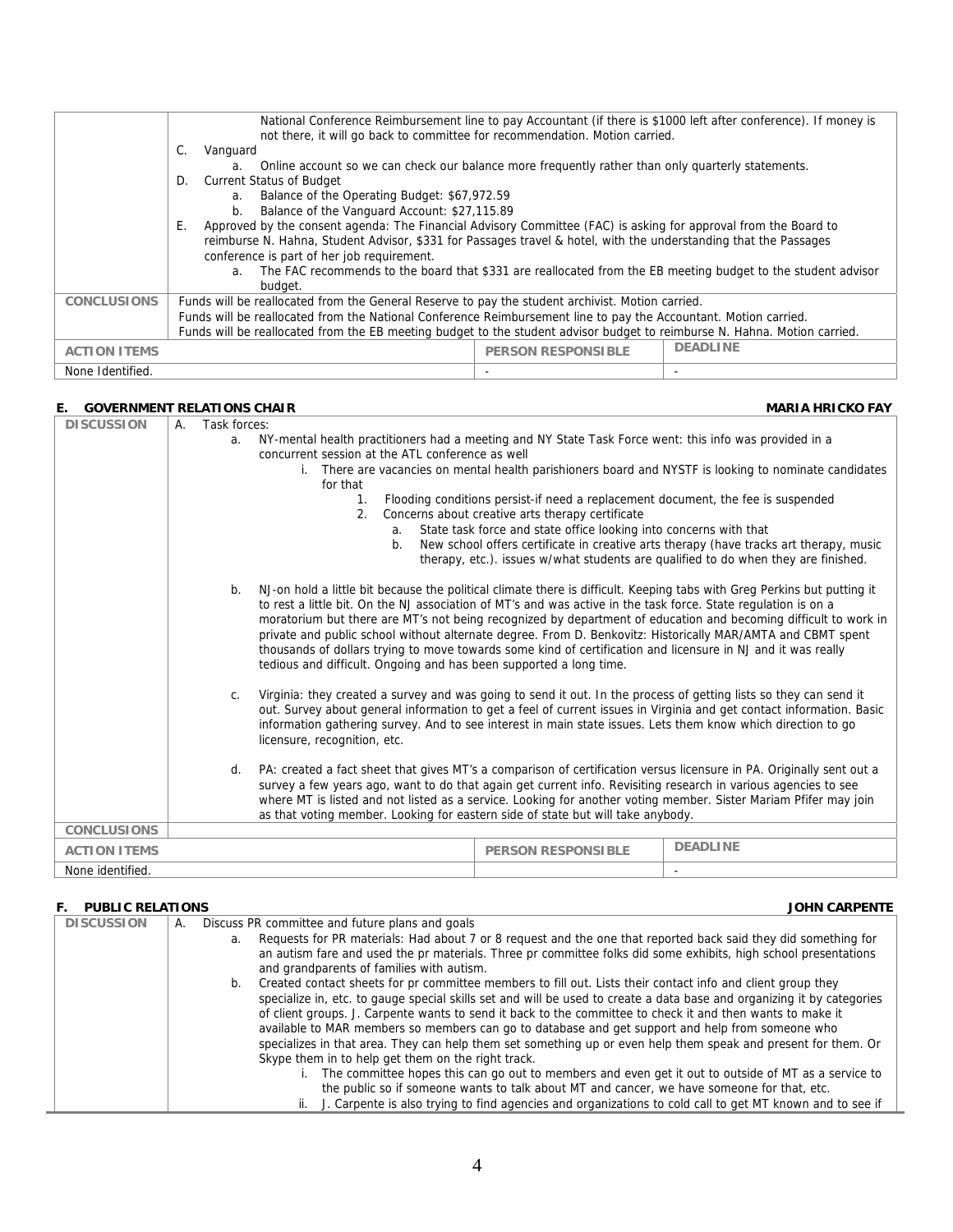|                                                                                                                                                   | they want us to provide a presentation for free.<br>1.<br>2.<br>3 <sup>1</sup><br>to MAR website.<br>4.<br>Developing presence on Face Book<br>C.<br>Continued discussion on PR job duties<br>d.<br>group? Not clear to the point of the projector.<br>$1_{-}$<br>restructuring.<br>2.<br>3. | Hopefully other members not on the committee will want to be on the database and<br>Hoping to get all those forms back so he can complete the database soon.<br>Nationally would be nice to get all regions doing this and creating these databases.<br>We wouldn't know until we get the bill if we went over. John-but if order materials, then AMTA<br>kind of system since they have the materials there. Maybe make a straighter path.<br>fashion so it can make decisions as a board. More information is beneficial as far as<br>Instead of a formal committee, might be better to invite M. Hinman to bounce ideas<br>around. Keeping it casual, no real Ad Hoc committee needed.<br>At March meeting will hopefully have some suggestions. | hopefully get a network of MT's on the list and the next PR person can build upon it, etc.<br>Wants to submit it to each committee person first and then he'll send it to Board and once<br>approved he'd like to send it out by email and FB and other social media. And could add it<br>Projector, not saying there's no value, just wants to know what it is. He didn't realize we needed to<br>rent a screen to project onto (\$65 a day) plus \$50 baggage fee. So that's \$400 we could have used<br>somewhere else. M. Viega: not first time these issues have come up, may be beneficial for J. Carpente<br>to come up with alternatives to present. John not sure of purpose of projector, projecting to our own<br>ii. PR materials, is there a way they could just contact AMTA and then AMTA could bill us? We do not<br>buy bulk, we buy as people order it. Board feels needs more information. How does billing happen?<br>Why is it being done the way it is? Is it feasible for AMTA to do this for us? K. O'Grady: if only getting<br>a bill at end of day, difficult to watch budget line. Originally did this so could watch the budget line.<br>process to get materials out and the bill comes to John. So bill is already coming after the transaction.<br>But at least you know what is being ordered. We could set that up too, keep track of orders, some<br>Board needs to be presented on these issues with a larger frame of reference in a cohesive |
|---------------------------------------------------------------------------------------------------------------------------------------------------|----------------------------------------------------------------------------------------------------------------------------------------------------------------------------------------------------------------------------------------------------------------------------------------------|-----------------------------------------------------------------------------------------------------------------------------------------------------------------------------------------------------------------------------------------------------------------------------------------------------------------------------------------------------------------------------------------------------------------------------------------------------------------------------------------------------------------------------------------------------------------------------------------------------------------------------------------------------------------------------------------------------------------------------------------------------|-----------------------------------------------------------------------------------------------------------------------------------------------------------------------------------------------------------------------------------------------------------------------------------------------------------------------------------------------------------------------------------------------------------------------------------------------------------------------------------------------------------------------------------------------------------------------------------------------------------------------------------------------------------------------------------------------------------------------------------------------------------------------------------------------------------------------------------------------------------------------------------------------------------------------------------------------------------------------------------------------------------------------------------------------------------------------------------------------------------------------------------------------------------------------------------------------------------------------------------------------------------------------------------------------------------------------------------------------------------------------------------------------------------------------------------------------------------------------------------|
| <b>CONCLUSIONS</b>                                                                                                                                | J. Carpente will present more information of PR job duties, etc. at the next meeting.                                                                                                                                                                                                        |                                                                                                                                                                                                                                                                                                                                                                                                                                                                                                                                                                                                                                                                                                                                                     |                                                                                                                                                                                                                                                                                                                                                                                                                                                                                                                                                                                                                                                                                                                                                                                                                                                                                                                                                                                                                                                                                                                                                                                                                                                                                                                                                                                                                                                                                   |
| <b>ACTION ITEMS</b>                                                                                                                               |                                                                                                                                                                                                                                                                                              | <b>PERSON RESPONSIBLE</b>                                                                                                                                                                                                                                                                                                                                                                                                                                                                                                                                                                                                                                                                                                                           | <b>DEADLINE</b>                                                                                                                                                                                                                                                                                                                                                                                                                                                                                                                                                                                                                                                                                                                                                                                                                                                                                                                                                                                                                                                                                                                                                                                                                                                                                                                                                                                                                                                                   |
|                                                                                                                                                   |                                                                                                                                                                                                                                                                                              |                                                                                                                                                                                                                                                                                                                                                                                                                                                                                                                                                                                                                                                                                                                                                     |                                                                                                                                                                                                                                                                                                                                                                                                                                                                                                                                                                                                                                                                                                                                                                                                                                                                                                                                                                                                                                                                                                                                                                                                                                                                                                                                                                                                                                                                                   |
| Ongoing discussion of PR job duties and alternatives to the projector<br>J. Carpente (with the<br>March Conference<br>assistance of Megan Hinman) |                                                                                                                                                                                                                                                                                              |                                                                                                                                                                                                                                                                                                                                                                                                                                                                                                                                                                                                                                                                                                                                                     |                                                                                                                                                                                                                                                                                                                                                                                                                                                                                                                                                                                                                                                                                                                                                                                                                                                                                                                                                                                                                                                                                                                                                                                                                                                                                                                                                                                                                                                                                   |

## **G.** STUDENT AFFAIRS ADVISOR **NICOLE HAHNA**

| <b>DISCUSSION</b>   | А. |    | A report was emailed out (page 14 of this document)                                                   |                           |                 |
|---------------------|----|----|-------------------------------------------------------------------------------------------------------|---------------------------|-----------------|
|                     |    | a. | Scholarship deadlines are coming up.                                                                  |                           |                 |
|                     |    | b. | Passages was very well attended.                                                                      |                           |                 |
|                     | В. |    | <b>Student Report: Emily Walsh:</b>                                                                   |                           |                 |
|                     |    | a. | Bags for sale (\$8) and tshirts \$5 or both for \$10.                                                 |                           |                 |
|                     |    | b. | Need to change bylaws to reflect they are part of MAR-all regions are looking at that right now AMTAS |                           |                 |
|                     |    |    | We have best budget and very involved students.                                                       |                           |                 |
| <b>CONCLUSIONS</b>  |    |    |                                                                                                       |                           |                 |
| <b>ACTION ITEMS</b> |    |    |                                                                                                       | <b>PERSON RESPONSIBLE</b> | <b>DEADLINE</b> |
| None identified.    |    |    |                                                                                                       | -                         |                 |

## **H. NEWSLETTER EDITOR DEBBIE BENKOVITZ FOR MARK AHOLA**

| <b>DISCUSSION</b>   | А. | Report in Board Book (page 11 of this document)                                                                       |                           |                 |
|---------------------|----|-----------------------------------------------------------------------------------------------------------------------|---------------------------|-----------------|
|                     |    | M. Ahola is new to this position.<br>a.                                                                               |                           |                 |
|                     |    | Contacting a lot of advertisers and potential advertisers. One advertiser was complaining that she was<br>b.          |                           |                 |
|                     |    | buried too deep so he wants to move advertising around.                                                               |                           |                 |
|                     |    | Looking at the possibility of imbedding video into the newsletter in the future and live links w/hyperlinks. It<br>C. |                           |                 |
|                     |    | can be on the Facebook page and a link on the newsletter to go to the MAR facebook page.                              |                           |                 |
| <b>CONCLUSIONS</b>  |    |                                                                                                                       |                           |                 |
| <b>ACTION ITEMS</b> |    |                                                                                                                       | <b>PERSON RESPONSIBLE</b> | <b>DEADLINE</b> |
| None identified.    |    |                                                                                                                       |                           |                 |

## **III. OTHER BUSINESS**

**A. CMTE PAYMENT POLICY MIKE VIEGA & KRISTEN O'GRADY** 

| <b>DISCUSSION</b>  | Update on committee to look at CMTE policies as far as payment, 3 hour vs. 5 hours |
|--------------------|------------------------------------------------------------------------------------|
|                    | No new news. K. O'Grady will work on getting more information on this topic.       |
| <b>CONCLUSIONS</b> | More clarity is needed on the CMTE policies for payment 3 vs. 5 hours              |
|                    |                                                                                    |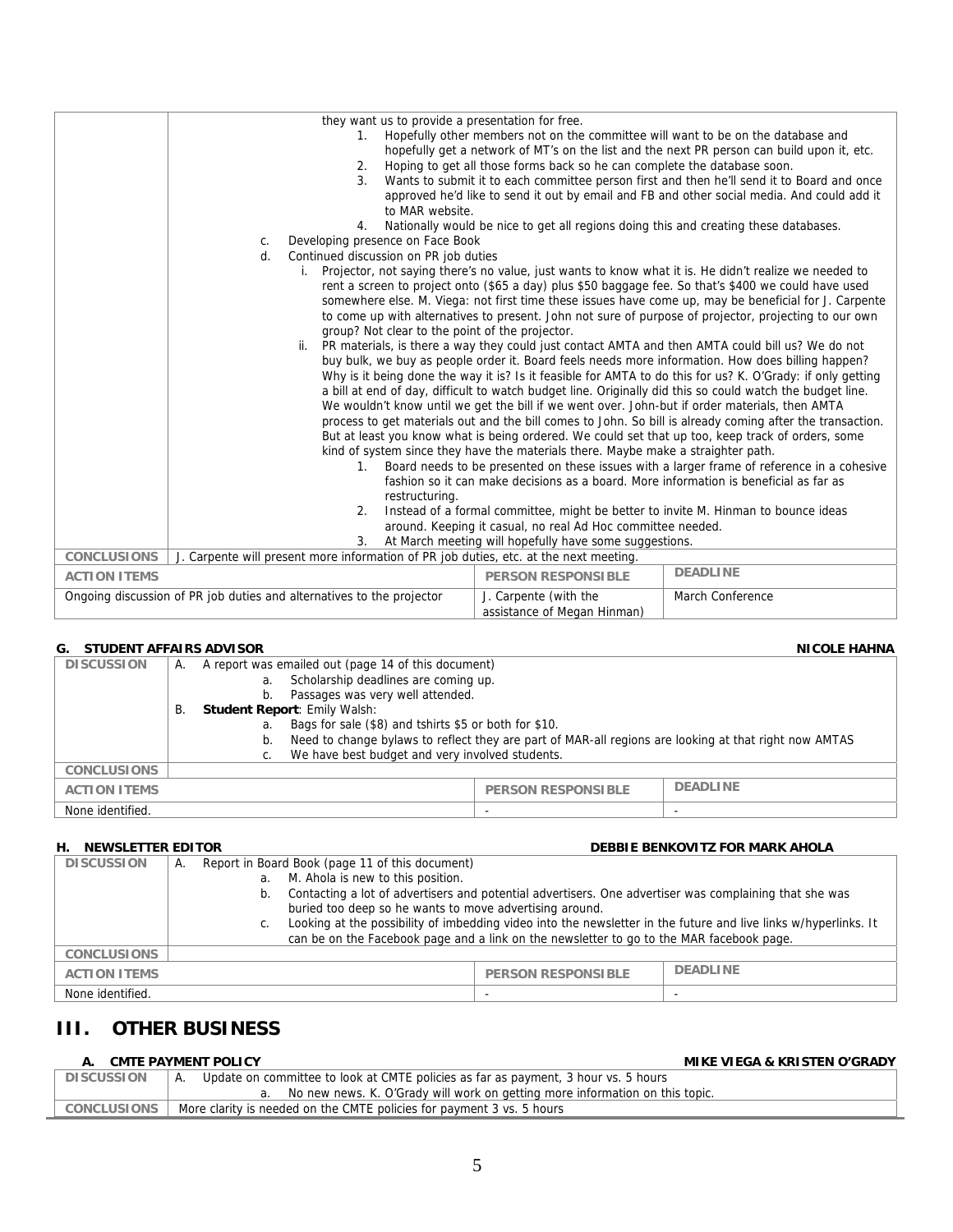| ΈMS<br>AC<br>.ON.                                          | <b>FSPONSIBLE</b><br>⊿π<br>RE<br>JN. | LINE<br>DEAD |
|------------------------------------------------------------|--------------------------------------|--------------|
| More<br>$\bigcap_{n}$<br>CMTE payments.<br>. clarity<br>on | ∩'Grad\                              | . .          |

| <b>MASTER'S DEGREE</b><br><b>KRISTEN O'GRADY</b><br>В. |                                                                                                                                   |                           |                 |  |
|--------------------------------------------------------|-----------------------------------------------------------------------------------------------------------------------------------|---------------------------|-----------------|--|
| <b>DISCUSSION</b>                                      | At the MAR General Business meeting, we will get and idea as a region of how we feel about moving to Master's Degree.<br>А.       |                           |                 |  |
|                                                        | How will it benefit our members, etc. The presentation to the Assembly will be Saturday at 11:15.                                 |                           |                 |  |
|                                                        | There will be a town hall meeting in March at Conference to discuss this issue with ETAB and get more clarity on the issue.<br>В. |                           |                 |  |
| <b>CONCLUSIONS</b>                                     | There will be a townhall meeting about this issue at the March MAR Conference (and at all regional conferences as well)           |                           |                 |  |
| <b>ACTION ITEMS</b>                                    |                                                                                                                                   | <b>PERSON RESPONSIBLE</b> | <b>DEADLINE</b> |  |
| None identified                                        |                                                                                                                                   |                           |                 |  |

#### **C. DISASTER RELIEF COMMITTEE COMMITTEE KRISTEN O'GRADY**

| <b>DISCUSSION</b>                                                   | At the President's meeting, one other region has formed a Disaster Response Committee, one member representing each<br>А.     |  |  |  |  |
|---------------------------------------------------------------------|-------------------------------------------------------------------------------------------------------------------------------|--|--|--|--|
|                                                                     | state in the region, so that person knows how to check in appropriately and get in contact with the regional president so the |  |  |  |  |
|                                                                     | president can contact the AMTA Disaster Response. K. O'Grady feels this is a good idea.                                       |  |  |  |  |
|                                                                     | B. Maclean: Feels it could fall under auspices of membership/member services. K. O'Grady will work with M.<br>a.              |  |  |  |  |
|                                                                     | Gainsford for something to present in March.                                                                                  |  |  |  |  |
| <b>CONCLUSIONS</b>                                                  | Appears to be a good idea. More information will be presented in March.                                                       |  |  |  |  |
| <b>DEADLINE</b><br><b>PERSON RESPONSIBLE</b><br><b>ACTION ITEMS</b> |                                                                                                                               |  |  |  |  |
|                                                                     | More information will be presented in March.<br>K. O'Grady<br>March Conference                                                |  |  |  |  |

## **IV. GOOD AND WELFARE**

## **A. RECOGNITION KRISTEN O'GRADY**

| <b>DISCUSSION</b>    | K. O'Grady would like to thank everyone for their hard work and working towards the conference. Everyone is doing a wonderful |                           |                 |
|----------------------|-------------------------------------------------------------------------------------------------------------------------------|---------------------------|-----------------|
|                      | job and great ideas. So many new people but everyone working very hard to hit the ground running.                             |                           |                 |
| <b>CONCLUSIONS</b>   |                                                                                                                               |                           |                 |
| <b>ACTION ITEMS-</b> |                                                                                                                               | <b>PERSON RESPONSIBLE</b> | <b>DEADLINE</b> |
| None Identified.     |                                                                                                                               | $\overline{\phantom{0}}$  |                 |

## **V. ADJOURNMENT**

| MOTION TO ADJOURN   K. O'Grady |                                  |
|--------------------------------|----------------------------------|
| MEETING CLOSED                 | At 7:23 pm.                      |
| NEXT MEETING                   | Conference in Baltimore in March |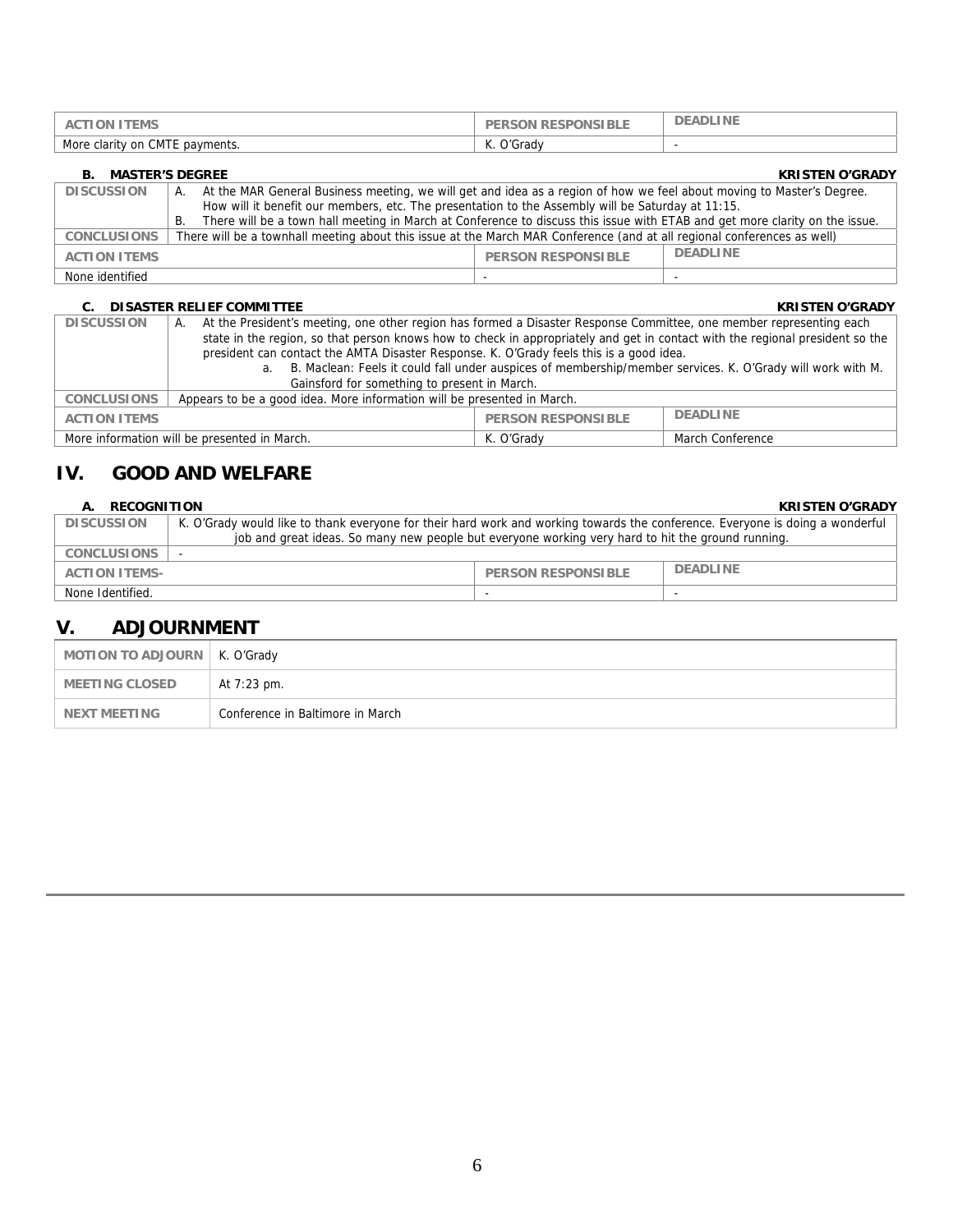AMTA Conference, Atlanta 2011

MAR Executive Board Report Deborah Benkovitz, Past President

Members of the board: I continue to examine electronic voting and programs that might permit us to hold electronic elections. Mark Ahola and Matt Phillips have generously been helping me sort out the process. It seems that continuing with Constant Contact may be the best plan, and Mark is checking out the additional costs and other issues. Constant Contact guarantees confidentiality for each voter, and assures us that each member will get only one vote. We need to figure out how to select from the Constant Contact list ONLY paid voting members of the MAR (which excludes students and other s who may receive our emails but are not voting members) in order to ensure that the correct people receive email ballots.

We are considering a vote of some sort within the next year to "test drive" our process. Any advice or suggestions are most welcome.

Respectfully submitted,

Debbie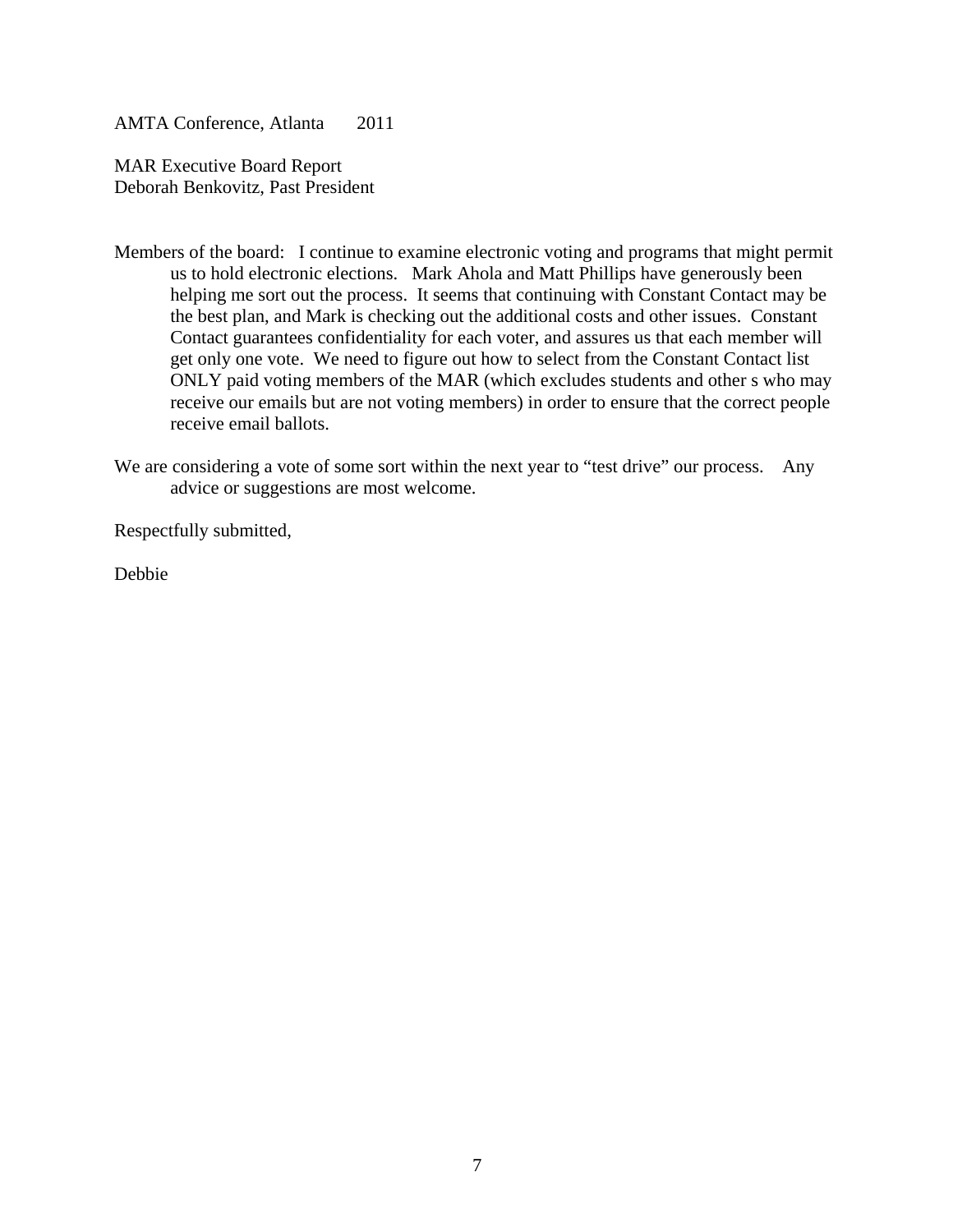# **MAR-AMTA Ad-Hoc Committee: Awards and Member Recognition**

The goals and tasks of the **Awards and Member Recognition Ad-Hoc Committee** are related to the Mission and goals of the MAR-AMTA especially in the area of Advocacy and Member Retention:

I. Member Retention *[MAR-AMTA Goals, 2011]***:** 

Goal Statement: *"To explore the needs of the region's music therapy professionals in order to increase and retain membership in the MAR‐AMTA"*

III. Advocacy [*MAR-AMTA Goals, 2011]* 

Goal Statement: *"To continue advocating for availability of, and support for, quality music therapy services"*

X. Advocacy [*MAR-AMTA Goals, 2011]*

Goal Statement: *"To recognize interdisciplinary collaboration with music therapy and to promote further opportunities for increased partnerships"* 

## **GOALS:**

1. To enhance recognition of members and music therapy advocates through the development of regional awards.

## **TASKS: Date completed:**

- 1. To clarify and further develop award types and categories
- 2. To establish guidelines for the presentation of awards
- 3. To make recommendations for regional policies/bylaws regarding award presentations

## **JOB DESCRIPTION:**

The committee member will:

- 1. Attend and participate in all committee meetings
- 2. Adhere to deadlines in completing committee assignments
- 3. Review committee materials and return and/or act on them by the specified deadline
- 4. Submit a report of work completed to MAR President prior to the MAR executive board meetings (committee chair)

## **JOB DESCRIPTION:**

The committee member will:

- 1. Attend and participate in all committee meetings
- 2. Adhere to deadlines in completing committee assignments
- 3. Review committee materials and return and/or act on them by the specified deadline
- 4. Submit a report of work completed to MAR President prior to the MAR executive board meetings (committee chair)

## **QUALIFICATIONS:**

1. Professional member of AMTA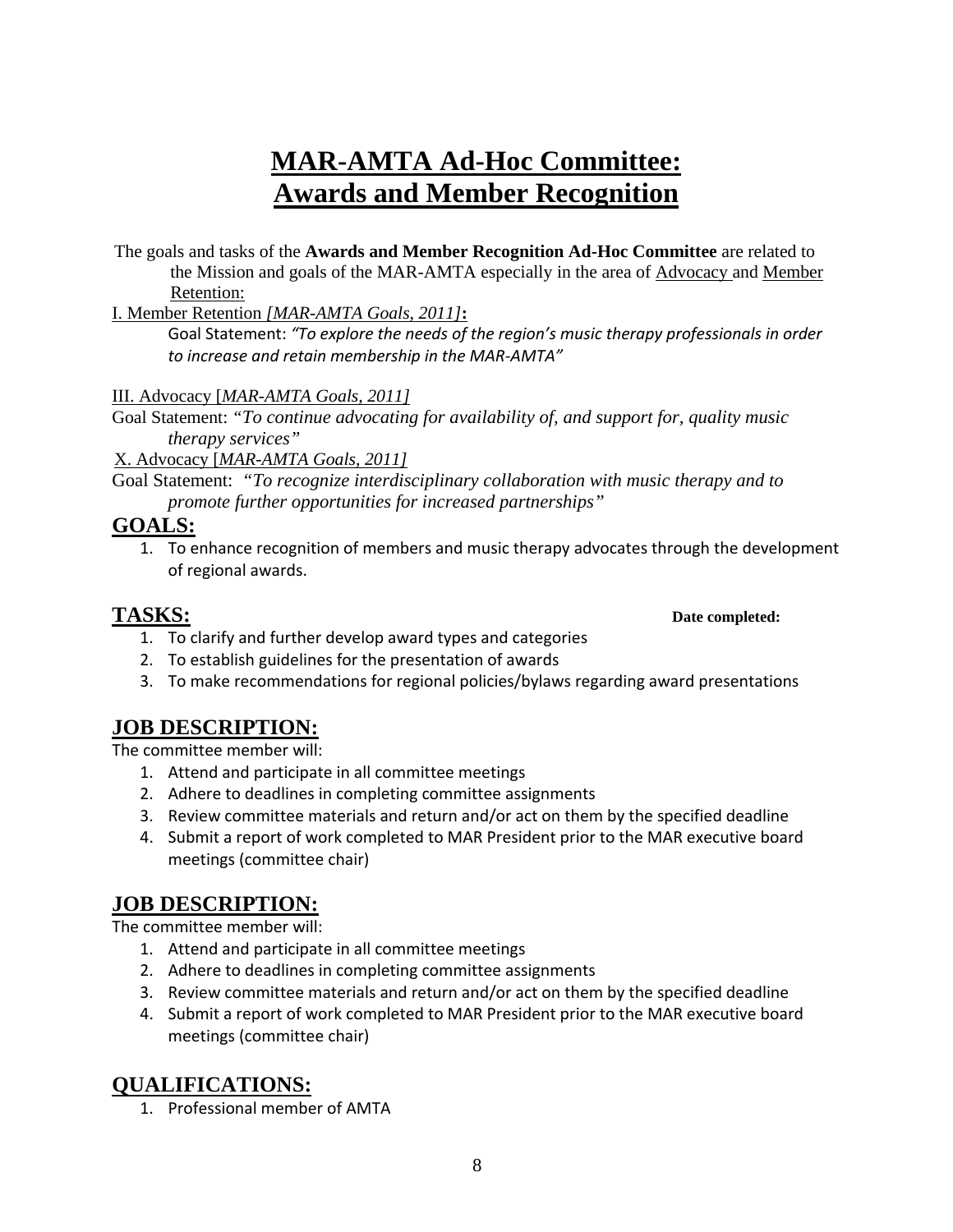# **VP of Membership Report-AMTA Conference 2011 (Atlanta)**

## **Total Members: 937**

 Difference from last year: *increase 12.22%* Difference from last quarter: *increase 9.26%*  **Professional Members: 565**  Difference from last year: *decrease 2.25%*  Difference from last quarter: *increase 7.01%*

## **Student Members: 199**

Difference from last year: *Increase of 33.56%*  Difference from last quarter: *increase 6.42%* 

## **Graduate Student Members: 125**

Difference from last year: *Increase of 52.55%*  Difference from last quarter: *increase 28.87%* 



## **A Look at the Year in Review**

\*Other includes: Retired, Patron, Life, Inactive, Honorary Life, Associate, and Afiliate Members

I am the new VP of Membership for the MAR region. As such, I am still trying to figure out my role and the different initiatives started by Gene Ann Behrens.

So far this year, several members have requested and received financial support from our membership support fund. We will continue our efforts in advertising this initiative over the next few months.

After Hurricane Irene and the severe flooding in the Northeast, we sent out several cards to help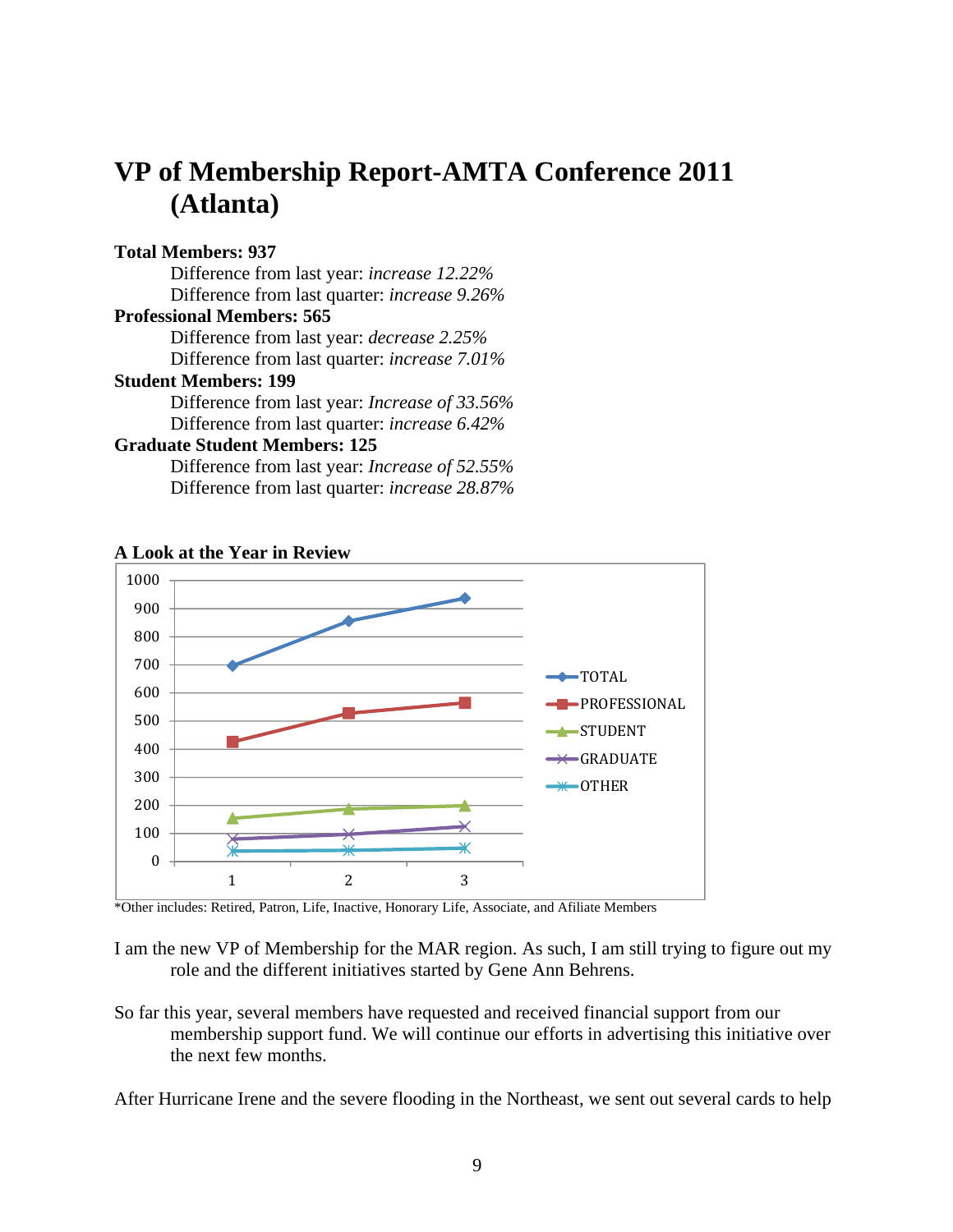support our members through tough times. We also included information about our membership support fund to help those who will need financial support in the coming months.

## **VP of Membership Continued:**

- We are still sending out membership packets. We have sent out 7 packets since regional conference. I am going to propose that these packets be converted into a digital file. I believe that we will be able to be more responsive to our members, as well as reducing our costs, and helping our environment. We also congratulated about 20 new professional members at our final business meeting at regional conference with a certificate.
- Projects that I will be continuing to work on include sending out information about AMTA to college professors and internship directors. Hopefully, this will continue to encourage student membership. I will also continue a podcasting initiative started by Gene Ann. Currently, I have not made any progress on this project, but am hoping to get it started back up. At our spring meeting, we discussed the need a call-a-thon to figure out why we were losing so many professional members. Overall, our numbers are up, but our professional members have decreased by about 20 members. I believe that we still need to explore why we are decreasing in professional members. Therefore, I will continue with a call-a-thon initiate. I am also going to take a look at the Membership tab on the MAR-AMTA website and revise the site to help visitors find membership information more efficiently.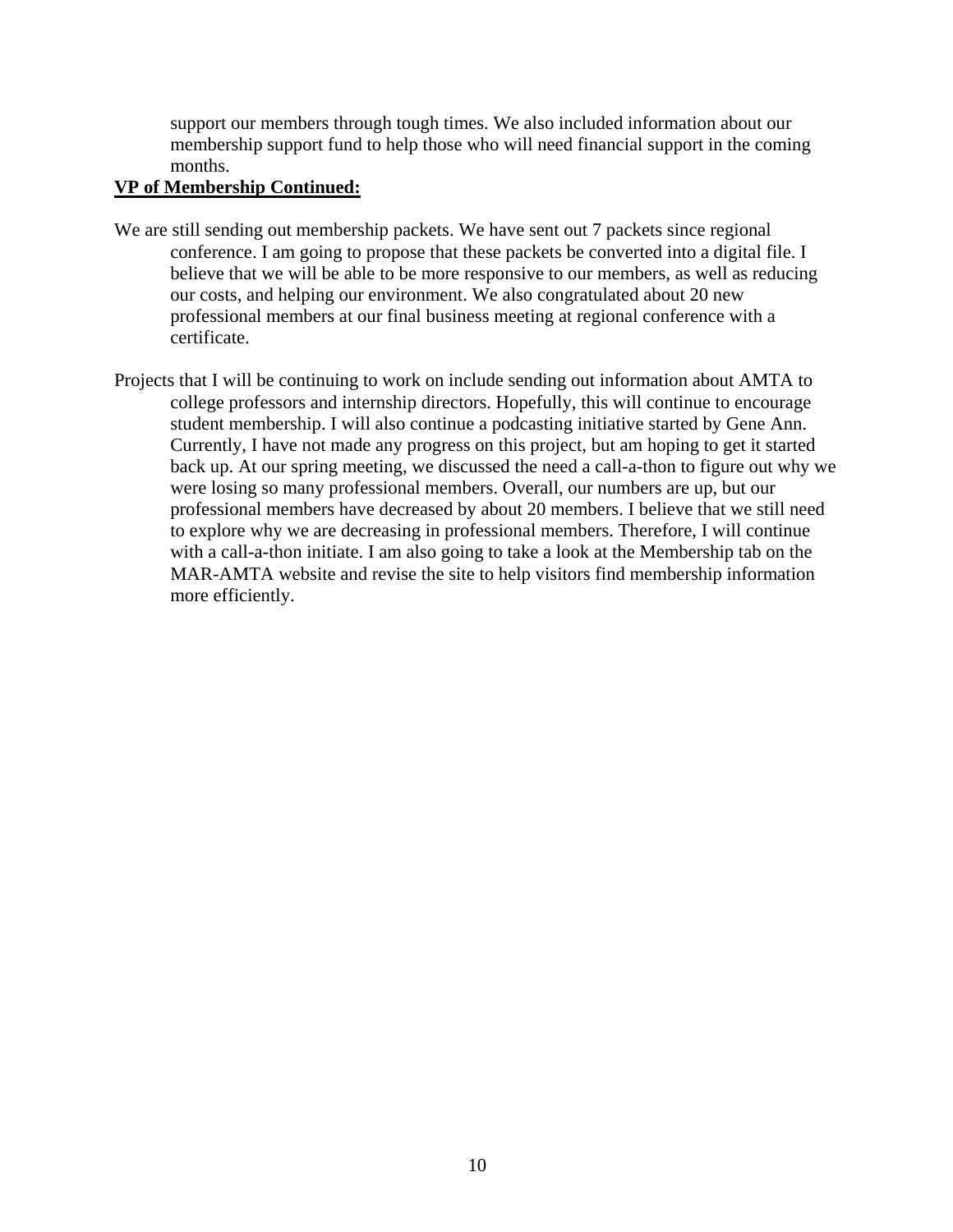As new editor, Here are a few points:

1. You better watch out - I'm getting much more familiar with using constant contact format to send newsletter and for other regional business. I'll be sure to contact you 2 wks before newsletter submission deadline in future. Let me know of any ideas for regular columns (e.g., PR spotlight on members, video that we can link, area trainings, etc.). I am also soliciting more for ads. We have different ad sizes, and Matt, previous editor, had mentioned perhaps just going to banner ads which open to MAR web page. This may be pursued in future, but I had one fall submission with the smaller size and we can see how ad submissions come for next issue.

2. Makin' a list, and checkin' it twice - If you receive more than one copy of the newsletter or mailings, it's because you are on board/assembly list as well as general interest and/or MAR conference lists. These lists are primarily by email only without having names attached. So, don't unsubscribe but just delete what you don't need. This way we don't need to add back on if you are off the board and that you get board specific mailings, etc.

3. He knows when you're awake - Deb Benkovitz and I are working on anonymous electronic voting for future MAR elections. She will present on this.

4. So be good for goodness sake - goes without sayin'!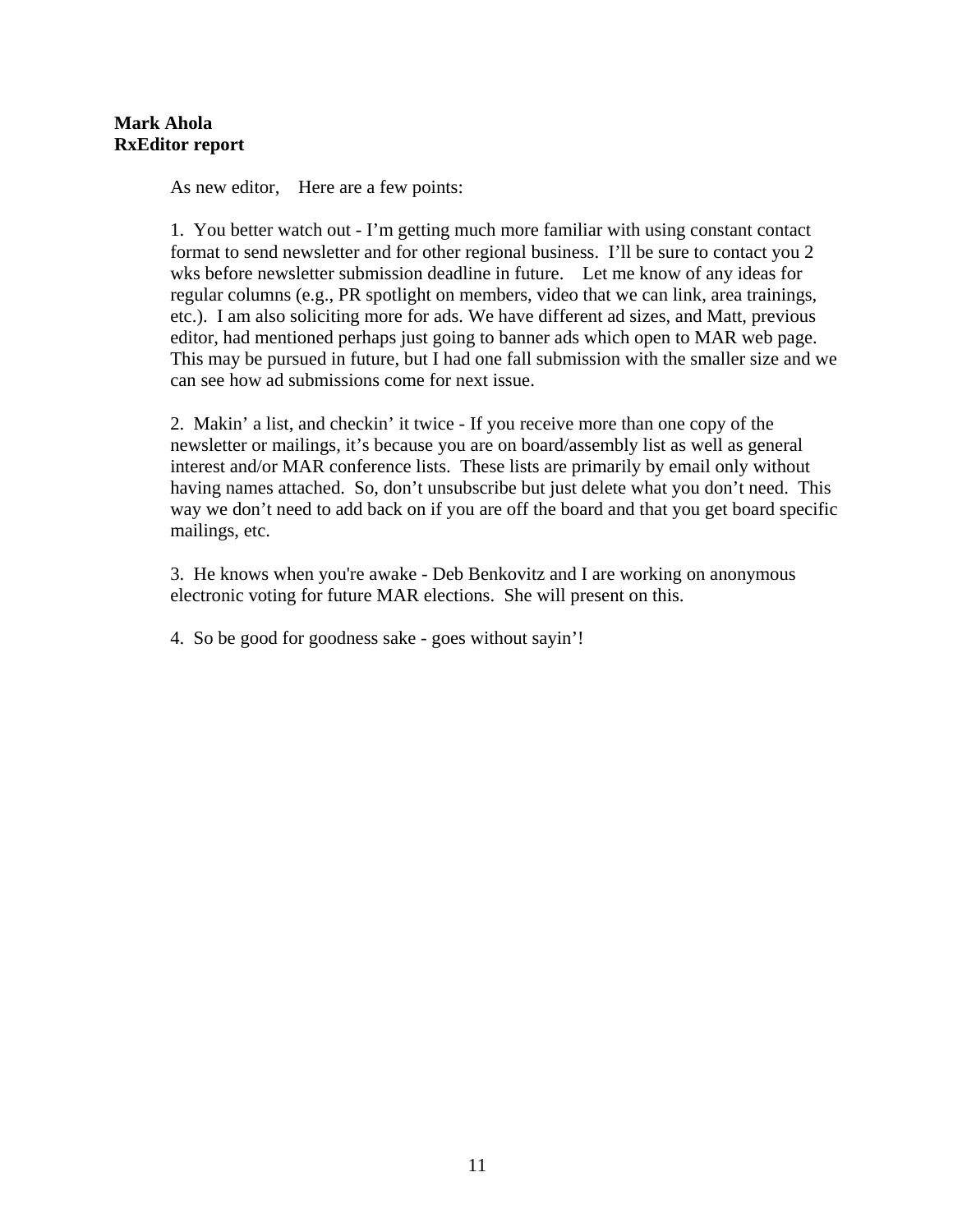## **Archivist Report MAR-AMTA Meeting November 2011 Barbara L. Wheeler, PhD, MT-BC, MAR Archivist**

I am making slow progress in understanding some of the issues involved with the MAR Archives. I hope to have some of these things sorted out and have a clear plan for moving forward in the near future but think that it is important to be clear on certain things before proceeding. As was reported by the previous Archivist, Sister Donna Marie Beck, and by me at the Fall meeting, substantial work has been done on the archives, which are housed at Duquesne University. The work has been done by Duquesne students, supervised by Sister Donna, over the past few years. What they have accomplished is impressive!

The things that I am currently investigating, and how I am doing this, include:

- The exact contents of the archives at Duquesne, including what has been catalogued and how it is labeled. We have a comprehensive list of the categories but it is not completely clear (to me) what exactly is there. I will be getting this information from someone who will look at the archives before long.
- To the best of my knowledge, the student who did the archival work last year has not completed the work or filed a report. I do not plan to request additional funding for this project until last year's work is accounted for. I have been in touch with Sister Donna about this.
- Items in the archives are currently being scanned (into digital format) by the student worker. This will not be completed yet so should be continued by the next student. It seems that we should be saving hard copies as well as having the digital copies.
- The student who does the archives has a contract, although I do not believe that this has been finalized. I will check (more) on this and write or revise a contract if necessary. There is no job description other than to scan the items, which seems reasonable. The student is responsible for documenting the time spent using time sheets. I will take over this responsibility when a new student is assigned (assuming that the Board will continue to support this way of working on the archives).
- It seems to me that the MAR archives should be similar to the AMTA archives in many ways, although of course there may be ways in which they should be different. I expect to meet with William Davis, AMTA Archivist, during the Atlanta conference to get his insights on this.
- It is not clear to most of us what should be saved for the archives and, even some things that people should save are probably not saved, either because of lack of awareness or not making the effort. I will be developing guidelines on what MAR members and others should be saving for the archives and distributing them.
- We discussed at the Fall meeting the changes that had apparently been suggested for the MAR Bylaws in 2002, splitting the Historian and Archivist positions. The minutes from that meeting say, "Minutes from 2002-2003 will be pulled from the archives to see how it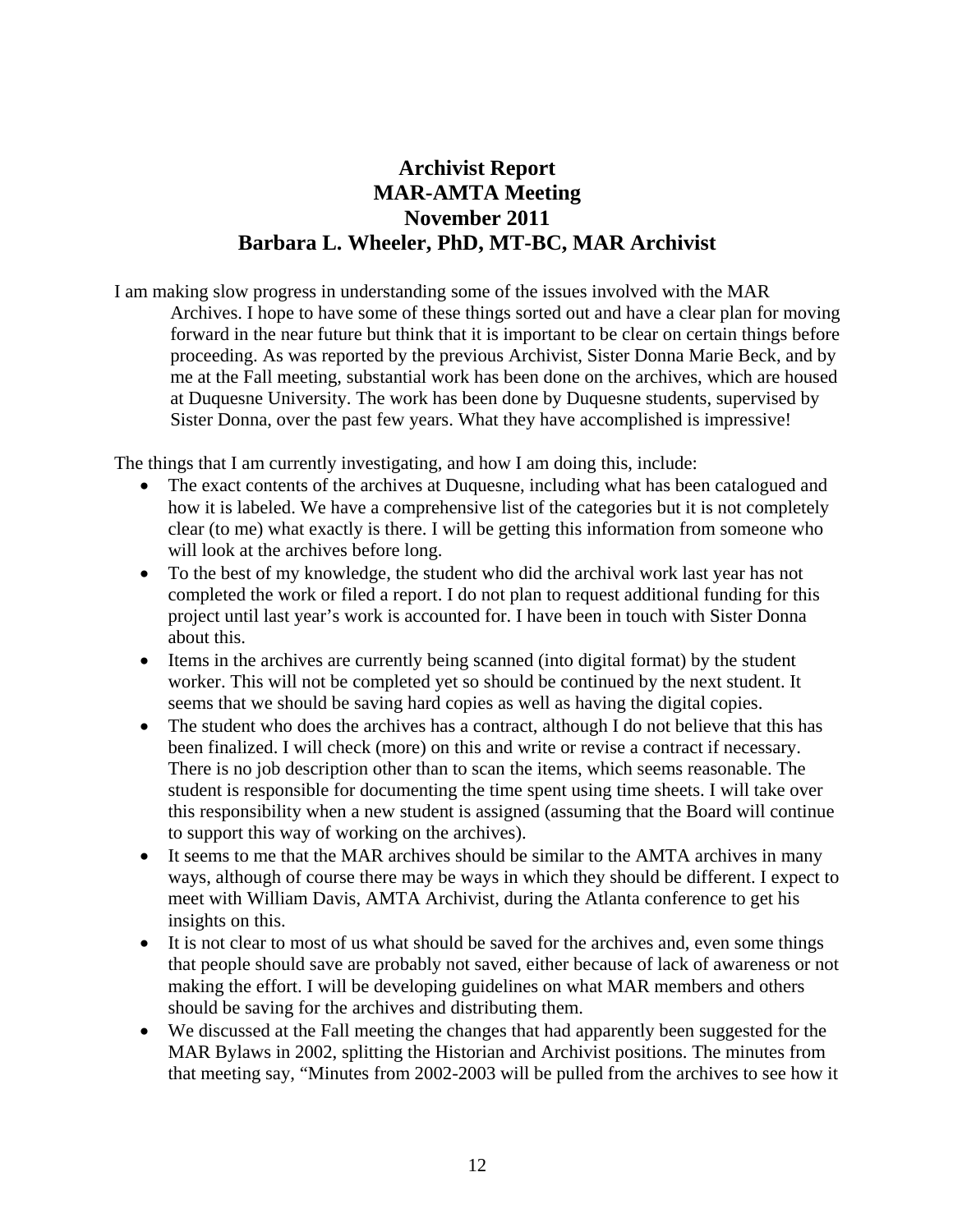was integrated so the information can be integrated into the bylaws." It will be helpful to have this in the Bylaws.

Thank you for giving me the opportunity to serve in this way.

Respectfully submitted,<br>Barbara L. Wheeler